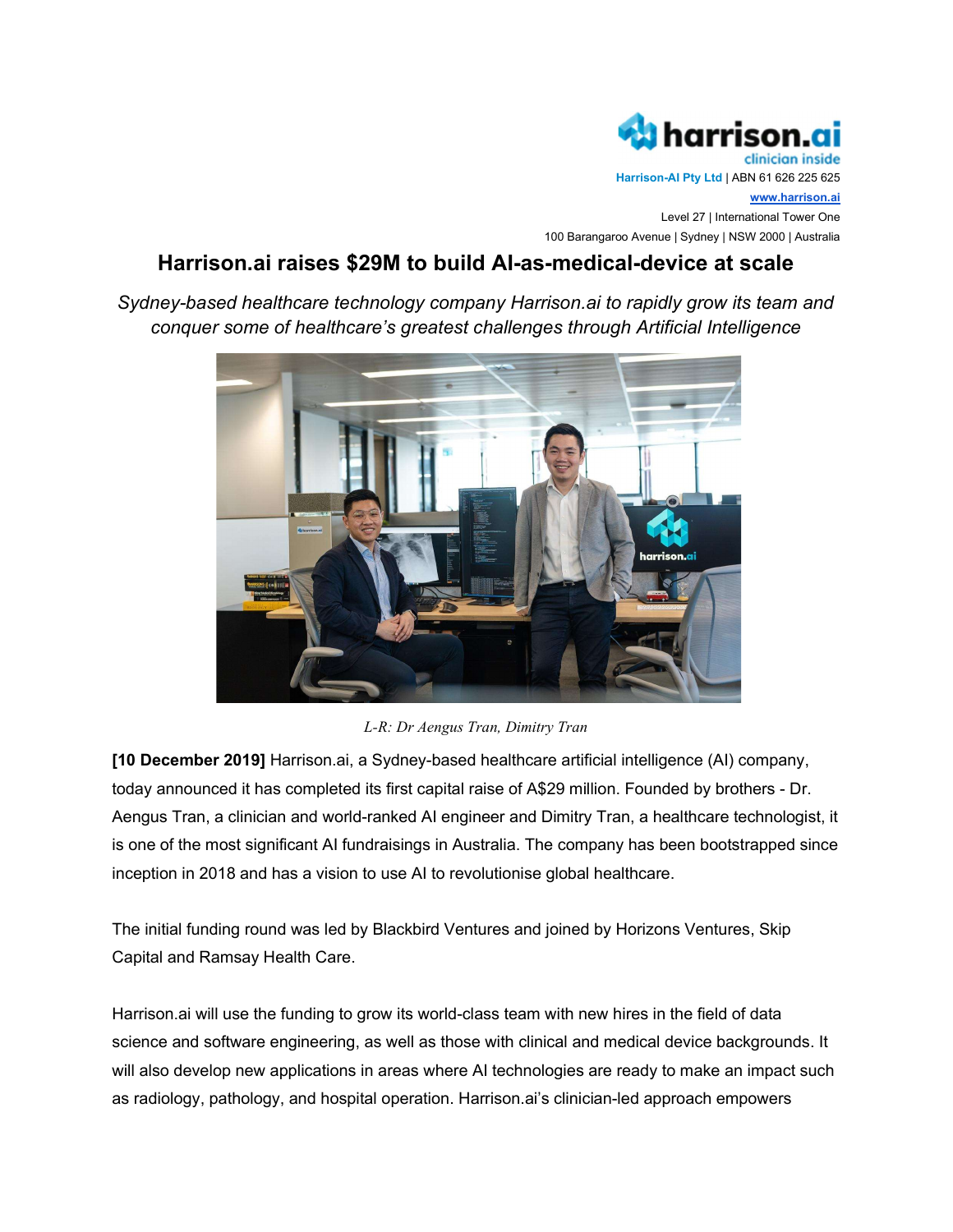physicians and healthcare providers with customised AI tools to make better and faster decisions, leading to improved patient outcomes.

AI holds huge promise to improve and democratise access to best-in-class healthcare but so far has under-delivered on its potential. It takes years to obtain data to train algorithms, and even longer to collect clinical evidence and obtain regulatory approval for AI products. Consequently, most healthcare AI is stuck in the research and development phase and patients have missed out.

"Blackbird was built to back founders like Dimitry and Aengus. Their twin passions for technology and medicine perfectly equip them to achieve the mission of speeding up and democratising access to world class healthcare for everyone. Australia has a long history of success in healthcare and we are confident Harrison.ai will be following in the footsteps of Cochlear, Resmed and others. We could not be more proud to join them on the journey," said Samantha Wong of Blackbird Ventures.

Chris Liu of Horizons Ventures, commented: "We believe Harrison's unique approach to AI in healthcare will set it apart from its peers and deliver a platform that will help to improve patient experience and outcomes."

"I have been extremely impressed with Dimitry and Aengus, and their passion for changing healthcare through AI. They already have one successful product, and I'm extremely excited about what will come next," said Kim Jackson, Principal of Skip Capital.

Harrison.ai's unique approach is to collaborate with healthcare providers on data, product development and clinical validation studies, enabling them to successfully and safely release AI products for patients in record time.

This was the case with Harrison.ai's first product launch in In Vitro Fertilisation (IVF). In partnership with the world's leading IVF provider, Virtus Health Limited (ASX:VRT), Harrison.ai developed, validated and deployed an AI technology ('IVY') capable of predicting the likelihood of pregnancy from analysing embryo videos. Dr Aengus Tran, CEO and Co-Founder of Harrison.ai prototyped the algorithm while completing his medical degree and it was rolled out in clinics within 11 months.

The capital raise was completed on the back of Harrison.ai's formation of a new joint venture with I-MED Radiology Network, Australia's leading diagnostic imaging provider, to develop world-leading prediction engines for key imaging modalities (such as X-ray, mammography and CT) to assist radiologists to efficiently and accurately diagnose diseases and injuries.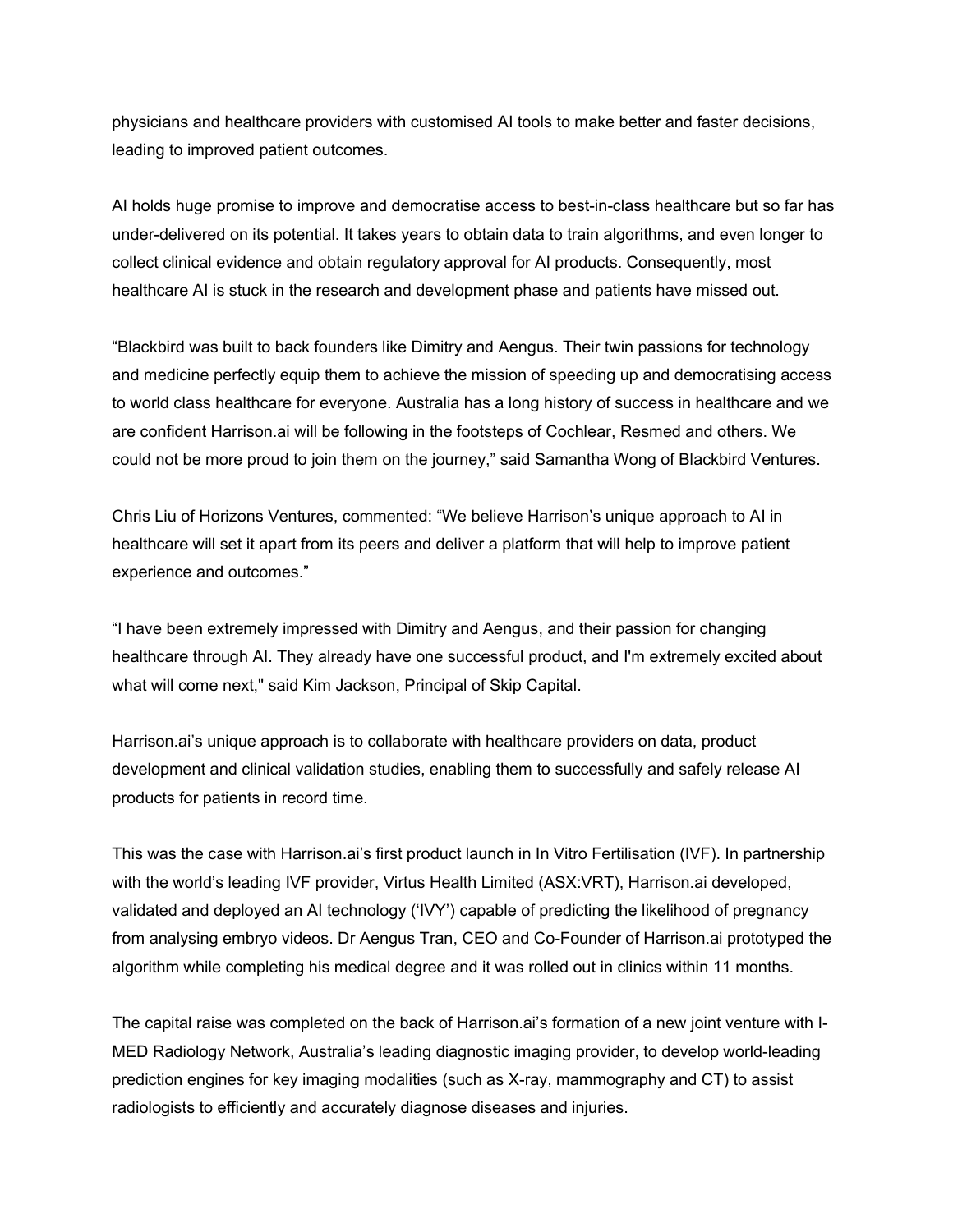"I'm excited to be able to use my AI and medical background to help many thousands, potentially millions, of patients to achieve better healthcare outcomes faster than I ever could have by treating patients individually. Wearing the dual hat of a clinician and an AI engineer translates into clinically sound designs and technically robust solutions to benefit patients," Dr Tran said.

Dimitry Tran, Co-Founder, Harrison.ai said: "Australia leads the world in many areas of healthcare. We have home-grown organisations that went on to become the world's largest in their domains, such as Ramsay Health Care in hospital, Virtus Health in fertility, and I-MED in radiology. This presents a great opportunity for technology development and global distribution. At Harrison.ai, a key part of our strategy moving forward is to collaborate with such organisations to develop AI-asmedical-device solutions that improve efficiency, accuracy and safety, ultimately enhancing patient outcomes."

- ENDS -

For further information contact: Bhoomi Lalani 0426 099 510 bhoomi@harrison.ai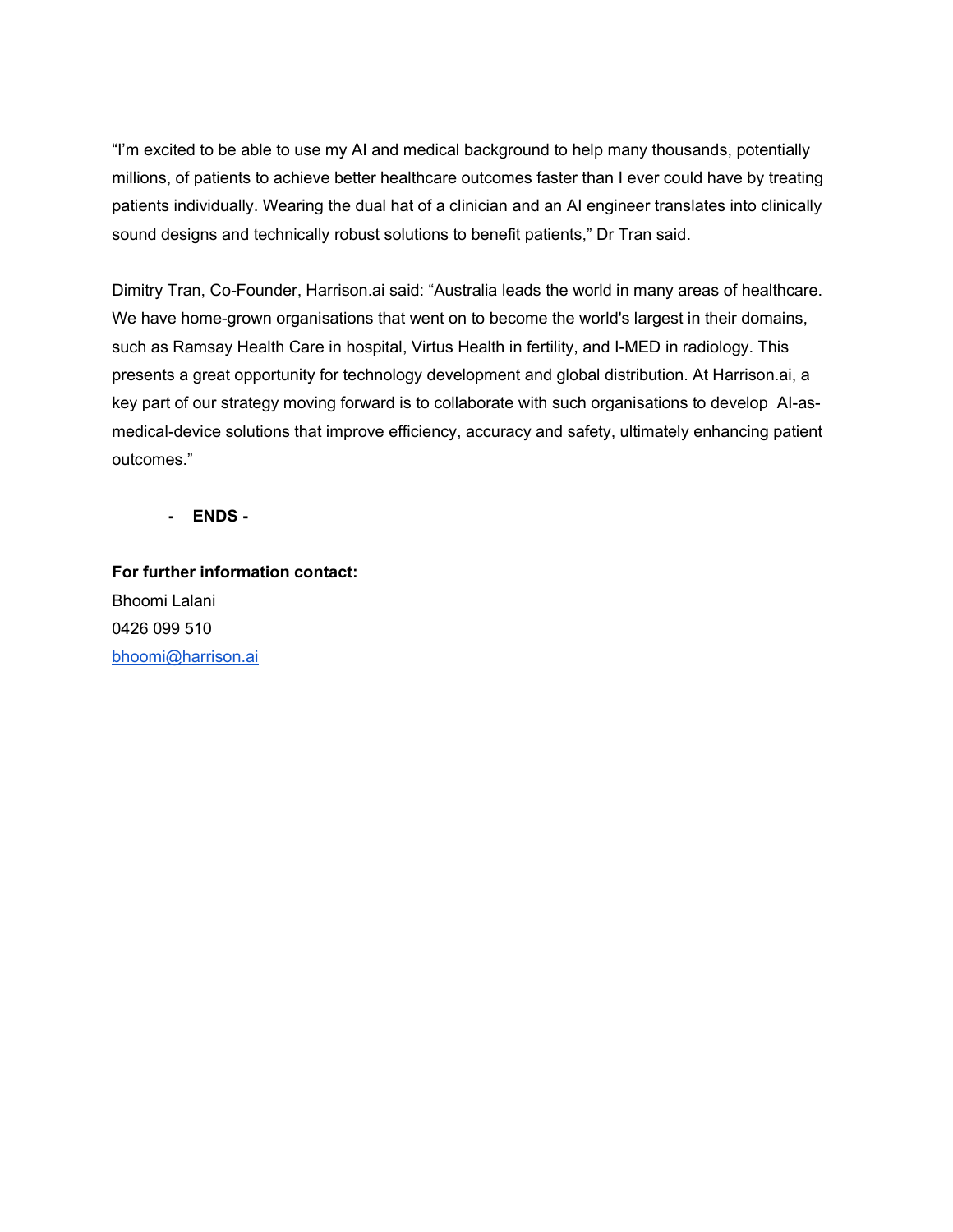#### About the founders of Harrison.ai



Harrison.ai was founded by two brothers, Dimitry Tran and Dr. Aengus Tran. Dimitry and Aengus are originally from Vietnam and came to Australia as teenagers to complete high school. Both learned coding from their father who was the national coach for the Maths Olympiad. They owned one of the first computers in Vietnam and grew up coding in Pascal and Visual Basic.

Aengus graduated with distinction from medical school at the University of New South Wales where he served as president of the Student Cardiology Society. Aengus invented the IVY technology in his last year of medical school after a chance encounter with Dr. Simon Cooke, Head of Science at Virtus Health, in a lecture on reproductive medicine at Sydney Children's Hospital.

Dimitry graduated with university medal from Bond University and spent most of his career in finance and healthcare. He was the Head of Innovation at Ramsay Health Care where he worked with the global executive team and the board to develop innovation strategy, built the team, established partnerships with global tech companies & healthcare start-ups. Dimitry is passionate about improving healthcare quality in low-resource settings. He wrote two books about healthcare improvement and is the co-founder and chairman of the Centre for Healthcare Improvement Research (CHIR), an NGO working with over 200 public hospitals and 25,000 healthcare professionals to improve patient safety in public hospitals in Vietnam.

For more information visit: www.harrison.ai